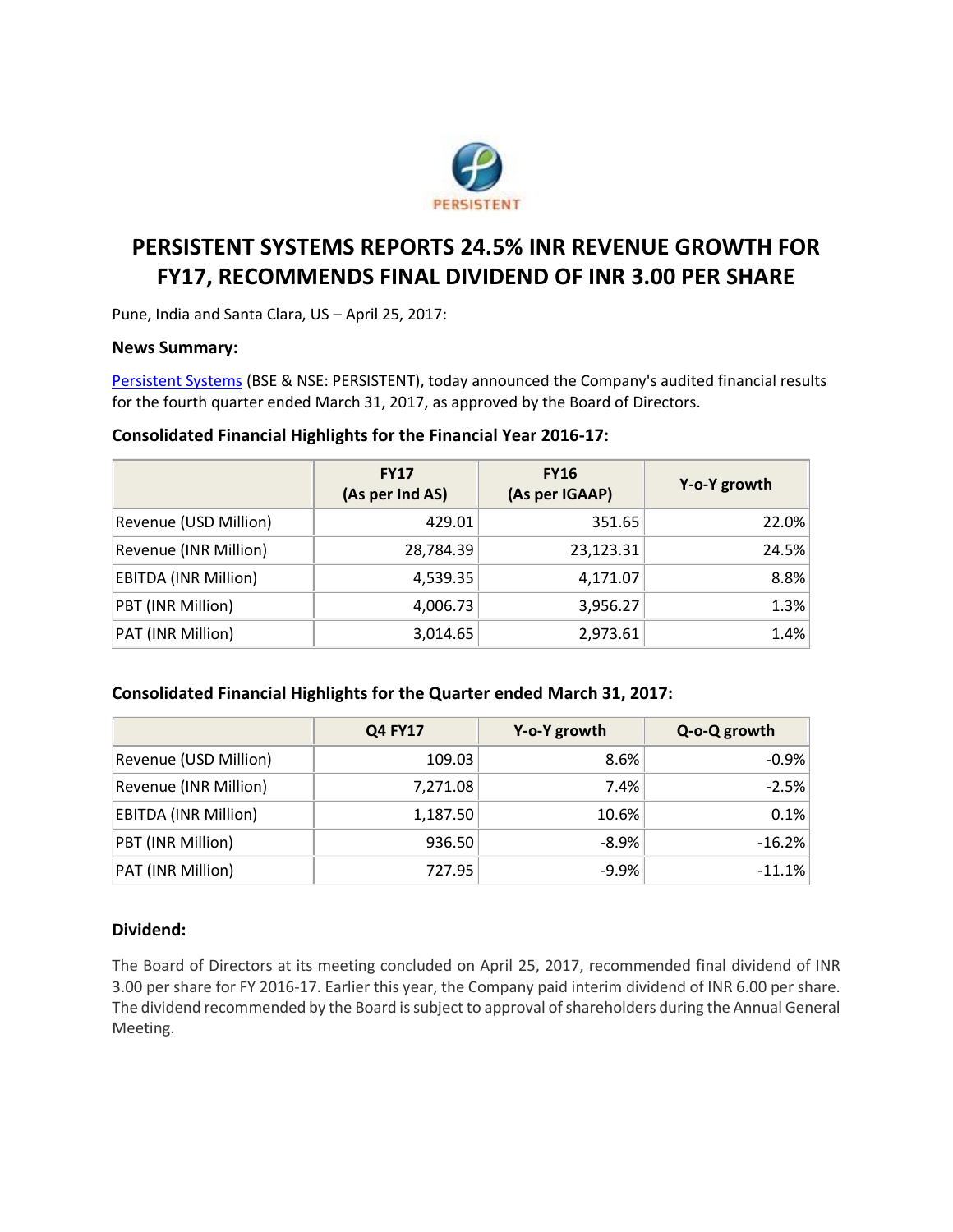# **Dr. Anand Deshpande, Chairman and Managing Director, Persistent Systems:**

Digital and IoT, enabled by enterprise data integration, together define the building blocks for a software driven business. We see this as an important nexus of technologies for the future. We have been making significant investments to form partnerships, build solutions and accelerators, as well as frameworks for enterprises to become software-driven. Recent partnerships with USAA and Partners HealthCare are examples of our strategy in action.

# **Business Highlights and Recognitions:**

- Teamed with Partners HealthCare on new industrywide digital platform with a goal of bringing digital transformation to clinical care
- [Granted Development Rights](https://www.persistent.com/media/press-releases/persistent-systems-granted-development-rights-by-usaa/) by USAA, a FORTUNE 500® financial services provider, to patented innovations related to security in financial services
- Inaugurated new delivery centers in Raleigh USA, Guadalajara Mexico and Rehovot Israel
- [Featured in HfS Blueprint Report: Salesforce Services 2017](https://www.persistent.com/hfs-report-attests-to-persistents-growing-momentum-in-salesforce-ecosystem/) for our fast growth in Salesforce practice with a focus on healthcare
- New partnership with low-code software development platform, OutSystems strengthens partner ecosystem for digital, data, and IoT; in addition to recently announced partnerships with Amazon Web Services and with MuleSoft
- Co-organised the [Smart India Hackathon 2017,](https://innovate.mygov.in/sih2017/) in conjunction with All India Council for Technical Education (AICTE) under the aegis of Ministry of Human Resource Development (MHRD) led by Hon'ble Minister Shri Prakash Javadekar. Hon'ble Prime Minister, Shri Narendra Modi interacted with the participants of the hackathon

# **Key Wins:**

- Selected by a US based global automotive supplier to enable its global deployment and configuration of IBM Watson IoT tools for the automotive industry
- Chosen for digital transformation of franchisee management by a major US fast-food chain on the basis of solutions IP and expertise on the Appian platform
- Selected as a strategic partner for a digital transformation program by a large US based biotech & life sciences customer
- Large multi-year engagement with one of the largest technology companies for a data security product development and rejuvenation

# **About Persistent Systems:**

[Persistent Systems](http://www.persistent.com/) (BSE & NSE: PERSISTENT) builds software that drives the business of our customers; serving software product companies and enterprises with software at the core of their digital transformation.

Forward-looking and Cautionary Statements: For risks and uncertainties relating to forward-looking statements, please visit:

[http://content.persistent.com/Pslweb/forward\\_looking\\_cautionary\\_statement.shtml](http://content.persistent.com/Pslweb/forward_looking_cautionary_statement.shtml)